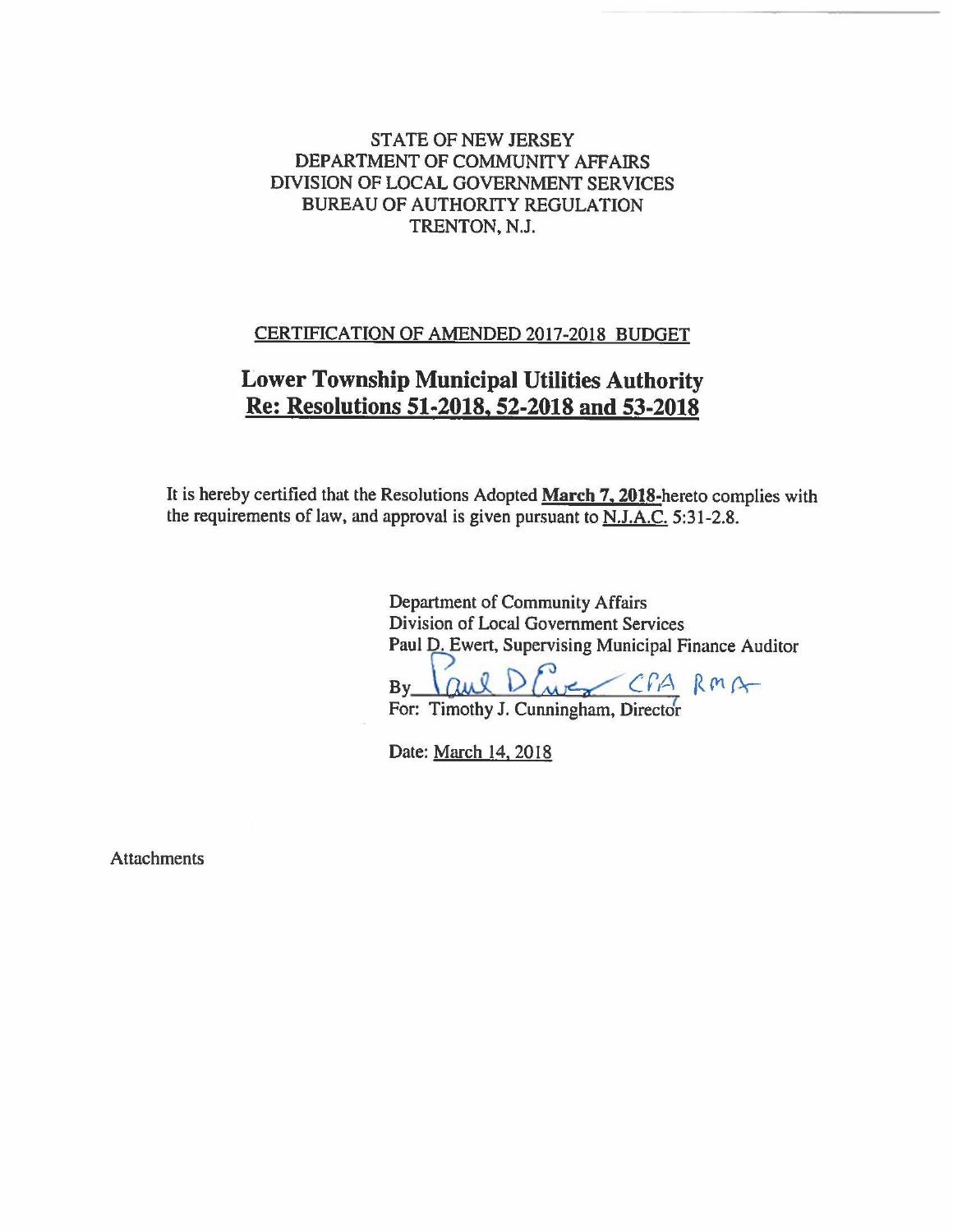## **RESOLUTION NO. 51-2018**

## **RESOLUTION OF THE LOWER TOWNSHIP** MUNICIPAL UTILITIES AUTHORITY APPROVING MODIFICATIONS TO THE 2017 (FISCAL YEAR 12/1/17 TO 11/30/18) BUDGET- SEWER OPERATIONS

WHEREAS, the Lower Township Municipal Utilities Authority ("Authority") has reviewed the 2017 (Fiscal Year 12/1/17 to 11/30/18) Budget – Sewer Operations, and have determined certain line items contained therein require adjustment; and

**WHEREAS, pursuant to P.L. 2004, c.87, the Township of Lower ("Township") has adopted** Resolution #2017-334 officially requesting the Authority appropriate the amount of \$70,000 to the Township; and

WHEREAS, the portion of that amount attributable to the Sewer Operation has been determined to be \$35,000; and

WHEREAS, the Authority has determined it has sufficient unrestricted net position (formerly known as "net assets", and previous to that "retained earnings" available to accommodate that request; and

WHEREAS, said unrestricted net position is not restricted by bond covenants or other restrictions required by law; and

**WHEREAS, the Annual Budget - Sewer Operations as amended reflects Total Revenues of** \$4,978,300, Total Appropriations of \$5,463,165 and Total Unrestricted Net Position utilized of \$484,865; and

WHEREAS, the adjustments to the budget are fully set forth in the Schedule of 2017 Amended Budget (Fiscal Year 12/1/17 to 11/30/18) – Sewer Operations which is attached and made a part hereof,

## NOW, THEREFORE, BE IT RESOLVED BY THE MEMBERS OF THE LOWER **TOWNSHIP MUNICIPAL UTILITIES AUTHORITY as follows:**

1. That the attached list of budget adjustments entitled "Schedule of 2017 Amended Budget (Fiscal Year  $12/1/17$  to  $11/30/18$ ) – Sewer Operations" is hereby approved and ratified.

RESOLUTION NO. 51-2018

|                | <b>O'CONNOR   HENDERSON</b> | <b>BITTING</b> | <b>SHEFTZ</b> | <b>LAMBERT</b> |
|----------------|-----------------------------|----------------|---------------|----------------|
| <b>MOTION</b>  |                             |                |               |                |
| <b>SECOND</b>  | $\blacktriangleright$       |                |               |                |
| <b>AYES</b>    | ➤                           |                | ➤             |                |
| <b>NAY</b>     |                             |                |               |                |
| <b>ABSENT</b>  |                             |                |               | ≍              |
| <b>ABSTAIN</b> |                             |                |               |                |

I hereby certify that the foregoing is a true and exact copy of a resolution introduced and adopted by the Lower Township Municipal Utilities Authority at a meeting held on March 7, 2018.

 $ARauwBHt$ 

**Sharon Otto, Secretary**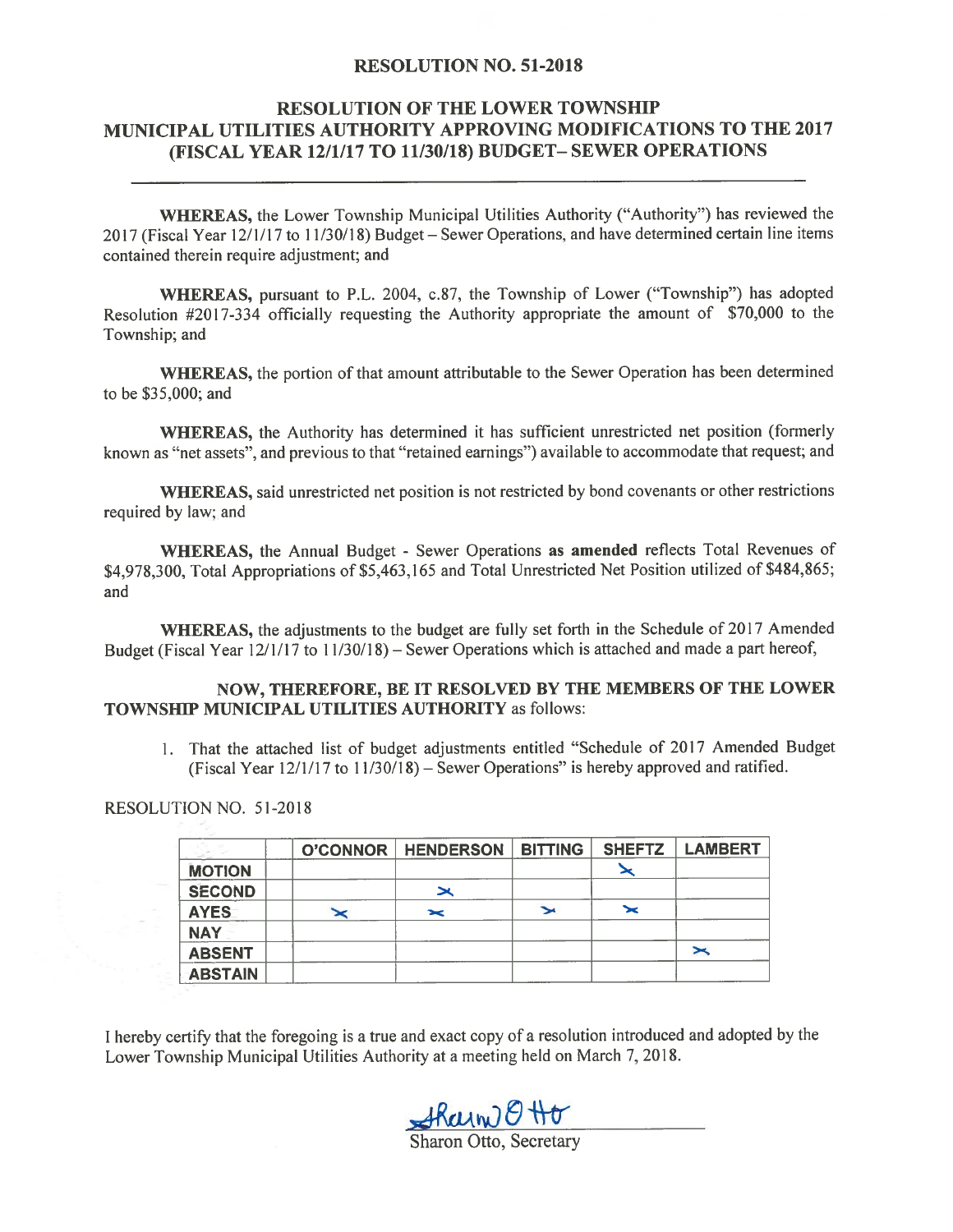### **Lower Township Municipal Utilities Authority Schedule of 2017 Amended Budget (Fiscal Year 12/01/17 to 11/30/18) Sewer Operations**

|                                                                                                                                   |    |                           |                        |                          | Fiscal Year Ending 11/30/18 |                        |                            |                      |                               |
|-----------------------------------------------------------------------------------------------------------------------------------|----|---------------------------|------------------------|--------------------------|-----------------------------|------------------------|----------------------------|----------------------|-------------------------------|
|                                                                                                                                   |    | Adopted<br><b>Budget</b>  | <b>Transfers</b><br>To | <b>Transfers</b><br>From |                             | Revenue<br>Adjustments |                            | Adjusted<br>Revenues |                               |
| <b>Revenues:</b><br><b>Anticipated Revenues</b>                                                                                   | \$ | 4,978,300                 | \$                     | \$                       |                             | \$                     |                            | \$                   | 4,978,300                     |
|                                                                                                                                   |    |                           |                        |                          |                             |                        |                            |                      |                               |
|                                                                                                                                   |    | Original<br>Appropriation | <b>Transfers</b><br>To |                          | Transfers<br>From           |                        | Expenditure<br>Adjustments |                      | Adjusted<br>Appropriations    |
| <b>Expenditures:</b>                                                                                                              |    |                           |                        |                          |                             |                        |                            |                      |                               |
| <b>Total Administration</b>                                                                                                       | S  | 642,750                   | \$                     | \$                       |                             | \$                     |                            | \$                   | 642,750                       |
| <b>Total Cost of Providing Services</b>                                                                                           |    | 2,936,750                 |                        |                          |                             |                        |                            |                      | 2,936,750                     |
| Principal Payments on Debt<br>Service in Lieu of Depreciation                                                                     |    | 112,850                   |                        |                          |                             |                        |                            |                      | 112,850                       |
| <b>Total Operating Appropriations</b>                                                                                             |    | 3,692,350                 |                        |                          |                             |                        |                            |                      | 3,692,350                     |
| Non-Operating Appropriations:<br>Interest Payments on Debt<br>Appropriation to Township of Lower<br>Renewal & Replacement Reserve |    | 36,815<br>1,699,000       |                        |                          |                             |                        | 35,000                     |                      | 36,815<br>35,000<br>1,699,000 |
| <b>Total Non-Operating Appropriations</b>                                                                                         |    | 1,735,815                 |                        |                          |                             |                        | 35,000                     |                      | 1,770,815                     |
| <b>Total Appropriations</b>                                                                                                       |    | 5,428,165                 |                        |                          |                             |                        | 35,000                     |                      | 5,463,165                     |
| Unrestricted Net Position Utilized                                                                                                |    | 449,865                   |                        |                          |                             |                        | 35,000                     |                      | 484,865                       |
| <b>Net Appropriations</b>                                                                                                         | \$ | 4,978,300                 | \$                     | \$                       |                             | \$                     |                            | \$                   | 4,978,300                     |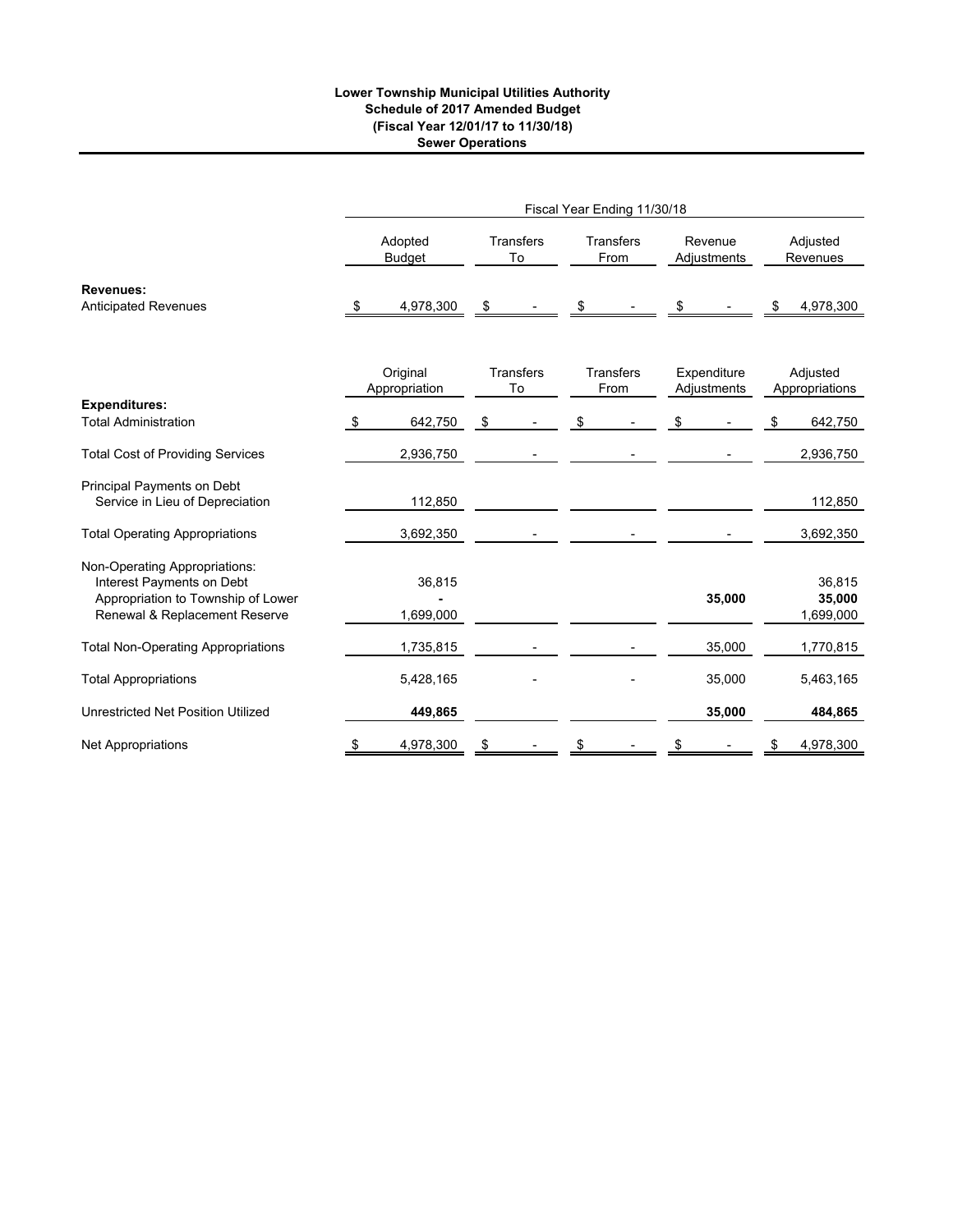## **RESOLUTION NO. 52-2018**

# **RESOLUTION OF THE LOWER TOWNSHIP** MUNICIPAL UTILITIES AUTHORITY APPROVING MODIFICATIONS TO THE 2017 (FISCAL YEAR 12/1/17 TO 11/30/18) BUDGET - WATER OPERATIONS

**WHEREAS, the Lower Township Municipal Utilities Authority ("Authority") has reviewed the** 2017 (Fiscal Year 12/1/17 to 11/30/18) Budget – Water Operations, and have determined certain line items contained therein require adjustment; and

WHEREAS, pursuant to P.L. 2004, c.87, the Township of Lower ("Township") has adopted Resolution #2017-334 officially requesting the Authority appropriate the amount of \$70,000 to the Township; and

**WHEREAS**, the portion of that amount attributable to the Water Operation has been determined to be \$35,000; and

**WHEREAS**, the Authority has sufficient unrestricted net position (formerly known as "net assets", and previous to that "retained earnings") available to accommodate that request; and

WHEREAS, said unrestricted net position is not restricted by bond covenants or other restrictions required by law; and

WHEREAS, the Annual Budget - Water Operations as amended reflects Total Revenues of \$3,703,300, Total Appropriations of \$4,135,353 and Total Unrestricted Net Position utilized of \$432,053; and

**WHEREAS**, the adjustments to the budget are fully set forth in the Schedule of 2017 Amended Budget (Fiscal Year  $12/1/17$  to  $11/30/18$ ) – Water Operations which is attached is made a part hereof,

## NOW, THEREFORE, BE IT RESOLVED BY THE MEMBERS OF THE LOWER **TOWNSHIP MUNICIPAL UTILITIES AUTHORITY as follows:**

1. That the attached list of budget adjustments entitled "Schedule of 2017 Amended Budget (Fiscal Year 12/1/17 to 11/30/18) – Water Operations" is hereby approved and ratified.

**RESOLUTION NO. 52-2018** 

|                |                       | <b>O'CONNOR   HENDERSON</b> | <b>BITTING</b> | <b>SHEFTZ</b> | <b>LAMBERT</b>        |
|----------------|-----------------------|-----------------------------|----------------|---------------|-----------------------|
| <b>MOTION</b>  |                       |                             |                |               |                       |
| <b>SECOND</b>  |                       |                             |                |               |                       |
| <b>AYES</b>    | $\blacktriangleright$ | $\overline{\phantom{a}}$    | $\rightarrow$  | ∽             |                       |
| <b>NAY</b>     |                       |                             |                |               |                       |
| <b>ABSENT</b>  |                       |                             |                |               | $\blacktriangleright$ |
| <b>ABSTAIN</b> |                       |                             |                |               |                       |

I hereby certify that the foregoing is a true and exact copy of a resolution introduced and adopted by the Lower Township Municipal Utilities Authority at a meeting held on March 7, 2018.

Rain 8 Ho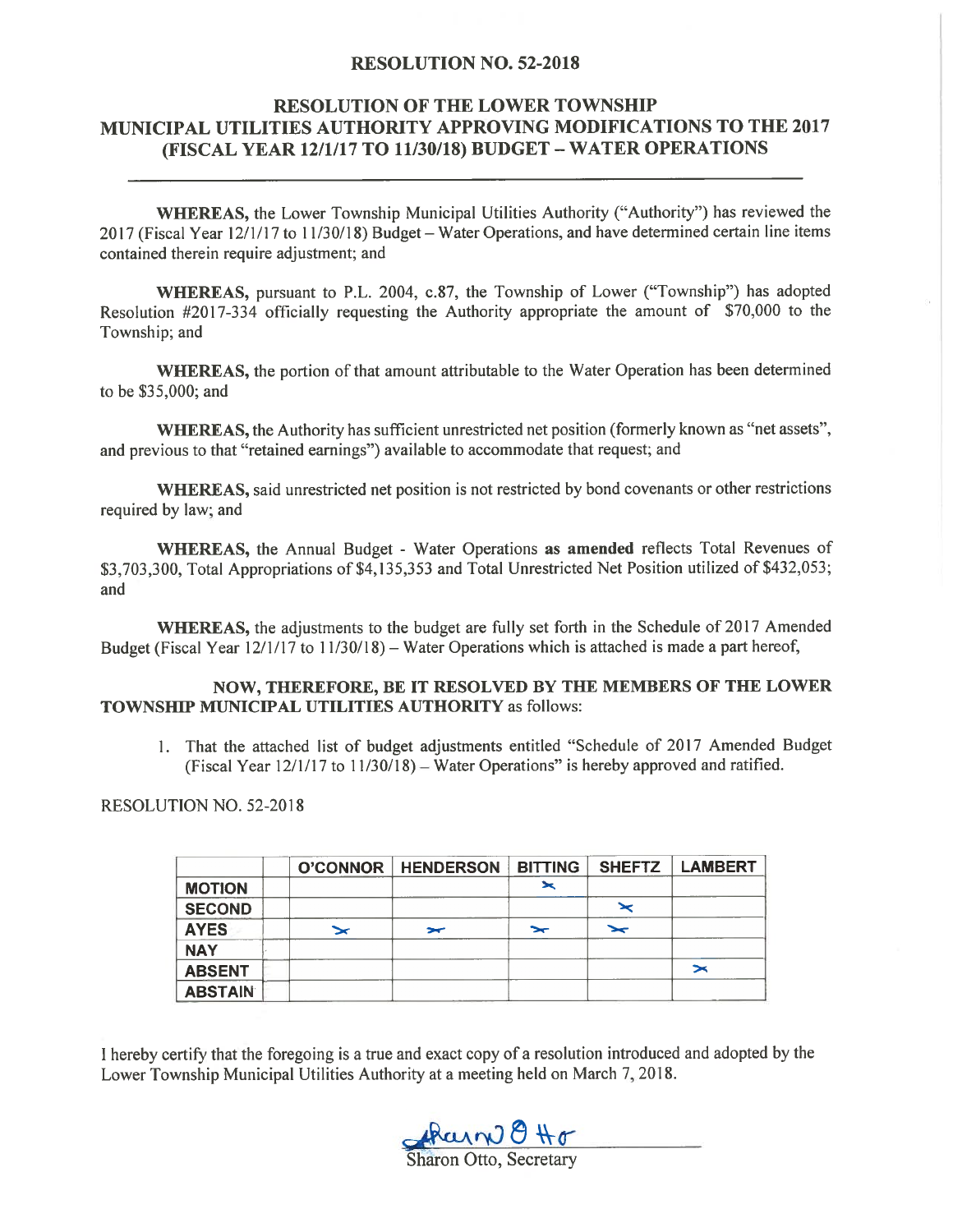## **Lower Township Municipal Utilities Authority Schedule of 2017 Amended Budget (Fiscal Year 12/01/17 to 11/30/18) Water Operations**

|                                                                                                                                   |                           |                        |                        |                   | Fiscal Year Ending 11/30/18 |                        |                            |                      |                                |
|-----------------------------------------------------------------------------------------------------------------------------------|---------------------------|------------------------|------------------------|-------------------|-----------------------------|------------------------|----------------------------|----------------------|--------------------------------|
|                                                                                                                                   | Adopted<br><b>Budget</b>  | <b>Transfers</b><br>To |                        | Transfers<br>From |                             | Revenue<br>Adjustments |                            | Adjusted<br>Revenues |                                |
| <b>Revenues:</b><br><b>Anticipated Revenues</b>                                                                                   | \$<br>3,703,300           | \$                     |                        | \$                |                             | S                      |                            | \$                   | 3,703,300                      |
|                                                                                                                                   |                           |                        |                        |                   |                             |                        |                            |                      |                                |
|                                                                                                                                   | Original<br>Appropriation |                        | <b>Transfers</b><br>To |                   | <b>Transfers</b><br>From    |                        | Expenditure<br>Adjustments |                      | Adjusted<br>Appropriations     |
| <b>Expenditures:</b><br><b>Total Administration</b>                                                                               | \$<br>671,750             | \$                     |                        | \$                |                             | \$                     |                            | \$                   | 671,750                        |
| <b>Total Cost of Providing Services</b>                                                                                           | 1,428,750                 |                        |                        |                   |                             |                        |                            |                      | 1,428,750                      |
| Principal Payments on Debt<br>Service in Lieu of Depreciation                                                                     | 500,044                   |                        |                        |                   |                             |                        |                            |                      | 500,044                        |
| <b>Total Operating Appropriations</b>                                                                                             | 2,600,544                 |                        |                        |                   |                             |                        |                            |                      | 2,600,544                      |
| Non-Operating Appropriations:<br>Interest Payments on Debt<br>Appropriation to Township of Lower<br>Renewal & Replacement Reserve | 370,809<br>1,129,000      |                        |                        |                   |                             |                        | 35,000                     |                      | 370,809<br>35,000<br>1,129,000 |
| <b>Total Non-Operating Appropriations</b>                                                                                         | 1,499,809                 |                        |                        |                   |                             |                        | 35,000                     |                      | 1,534,809                      |
| <b>Total Appropriations</b>                                                                                                       | 4,100,353                 |                        |                        |                   |                             |                        | 35,000                     |                      | 4,135,353                      |
| Unrestricted Net Position Utilized                                                                                                | 397,053                   |                        |                        |                   |                             |                        | 35,000                     |                      | 432,053                        |
| <b>Net Appropriations</b>                                                                                                         | \$<br>3,703,300           | \$                     |                        | \$                |                             | \$                     |                            | \$                   | 3,703,300                      |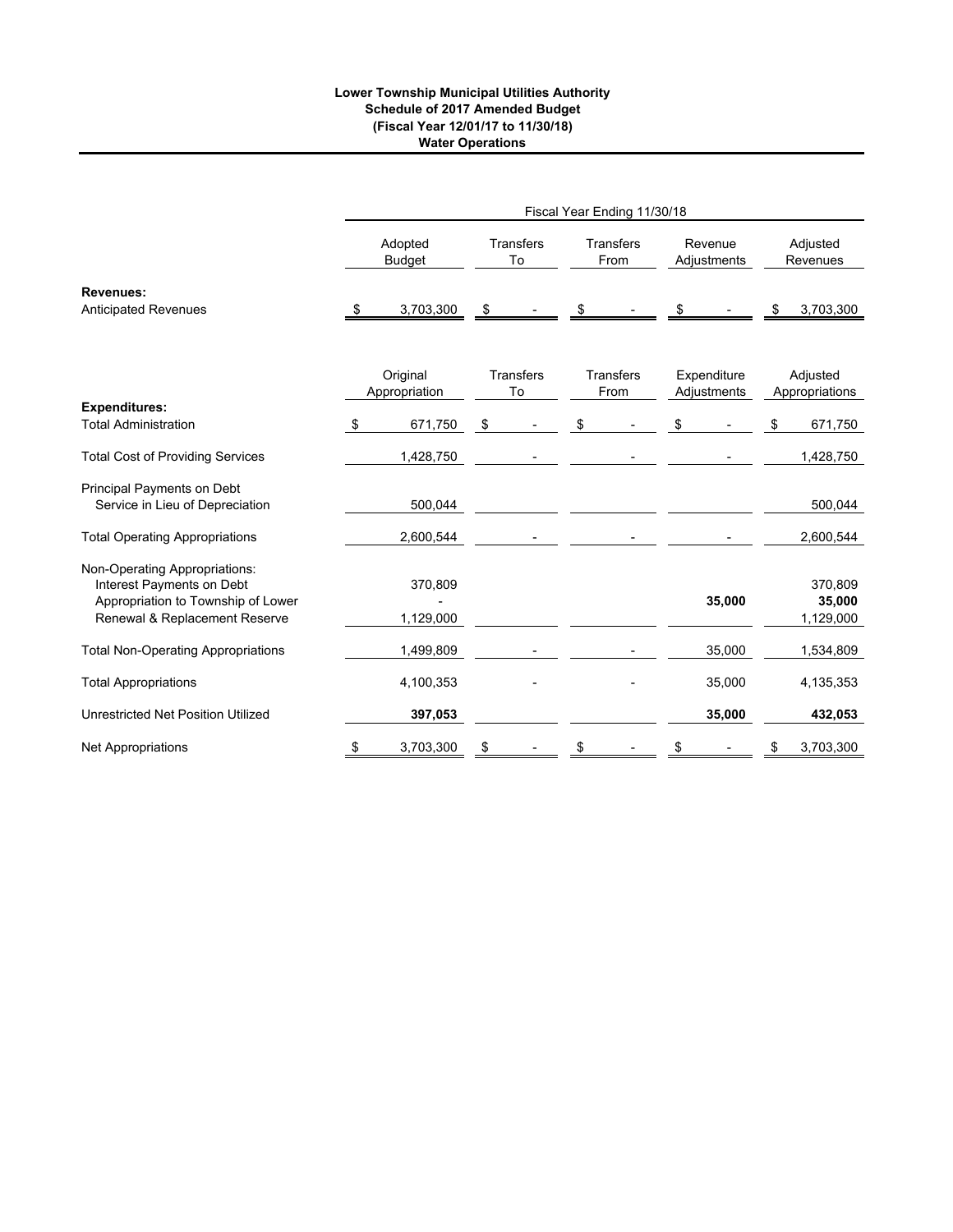# **LOWER TOWNSHIP MUNICIPAL UTILITIES AUTHORITY RESOLUTION NO. 53-2018** RE: AUTHORIZATION TO TRANSFER FUNDS TO THE TOWNSHIP OF LOWER

WHEREAS, the Lower Township Municipal Utilities Authority ("Authority") is an independent authority that was created on July 4, 1968 by ordinance of the Township of Lower as authorized by the New Jersey Municipal Utilities Authorities Law, N.J.S.A. 40:14B-1, et. seq.; and

WHEREAS, the Authority is subject to the provisions of the Local Authorities Fiscal Control Law, N.J.S.A. 40A:5A-1, et. seq.; and

WHEREAS, in pertinent part, the Local Authorities Fiscal Control Law, at N.J.S.A. 40A:5A-12.1, provides: "To the extent there is an undesignated fund balance or unreserved retained earnings held by an authority... an amount in that undesignated fund balance or unreserved retained earnings, not to exceed 5% of the annual costs of operation of the authority may be appropriated for use in the local budget of the municipality...; and

WHEREAS, by Resolution 2017-334, the governing body of the Township of Lower has requested that the Authority appropriate the sum of \$70,000.00 from its unrestricted funds, for inclusion in the municipal budget; and

WHEREAS, the sum of \$70,000.00, as requested by the governing body of the Township of Lower, will not exceed 5% of the annual costs of operations of the Authority;

NOW, THEREFORE, BE IT RESOLVED, by the Members of the LOWER TOWNSHIP MUNICIPAL UTILITIES AUTHORITY as follows:

1) All of the statements of the preamble are incorporated herein by this reference thereto as though the same were set forth at length.

2) As authorized by N.J.S.A. 40A:5A-12.1, the sum of \$70,000.00 (comprised of \$35,000.00 from the 2017-2018 Amended Budget-Sewer Operations and \$35,000.00 from the 2017-2018 Amended Budget-Water Operations) shall be paid over to the Township of Lower for inclusion in the municipal budget.

3) The Executive Director and Chief Financial Officer be and they hereby are authorized and directed to take such actions as are necessary and proper to implement the purpose and intent of this Resolution.

4) The Board Secretary shall provide a true copy of this Resolution to the Local Finance Board.

Resolution No. 53-2018

|                | <b>BITTING</b>        | <b>YOUNG</b> | <b>HENDERSON</b> | O'CONNOR   LAMBERT |  |
|----------------|-----------------------|--------------|------------------|--------------------|--|
| <b>MOTION</b>  |                       |              | ≍                |                    |  |
| <b>SECOND</b>  | ➤                     |              |                  |                    |  |
| <b>AYES</b>    | $\blacktriangleright$ |              | $\rightarrow$    |                    |  |
| <b>NAY</b>     |                       |              |                  |                    |  |
| <b>ABSENT</b>  |                       |              |                  |                    |  |
| <b>ABSTAIN</b> |                       |              |                  |                    |  |

I hereby certify that the foregoing is a true and exact copy of a resolution introduced and adopted by the Lower Township Municipal Utilities Authority at a meeting held on March 7, 2018

Sharme & Ho

**Sharon Otto, Secretary**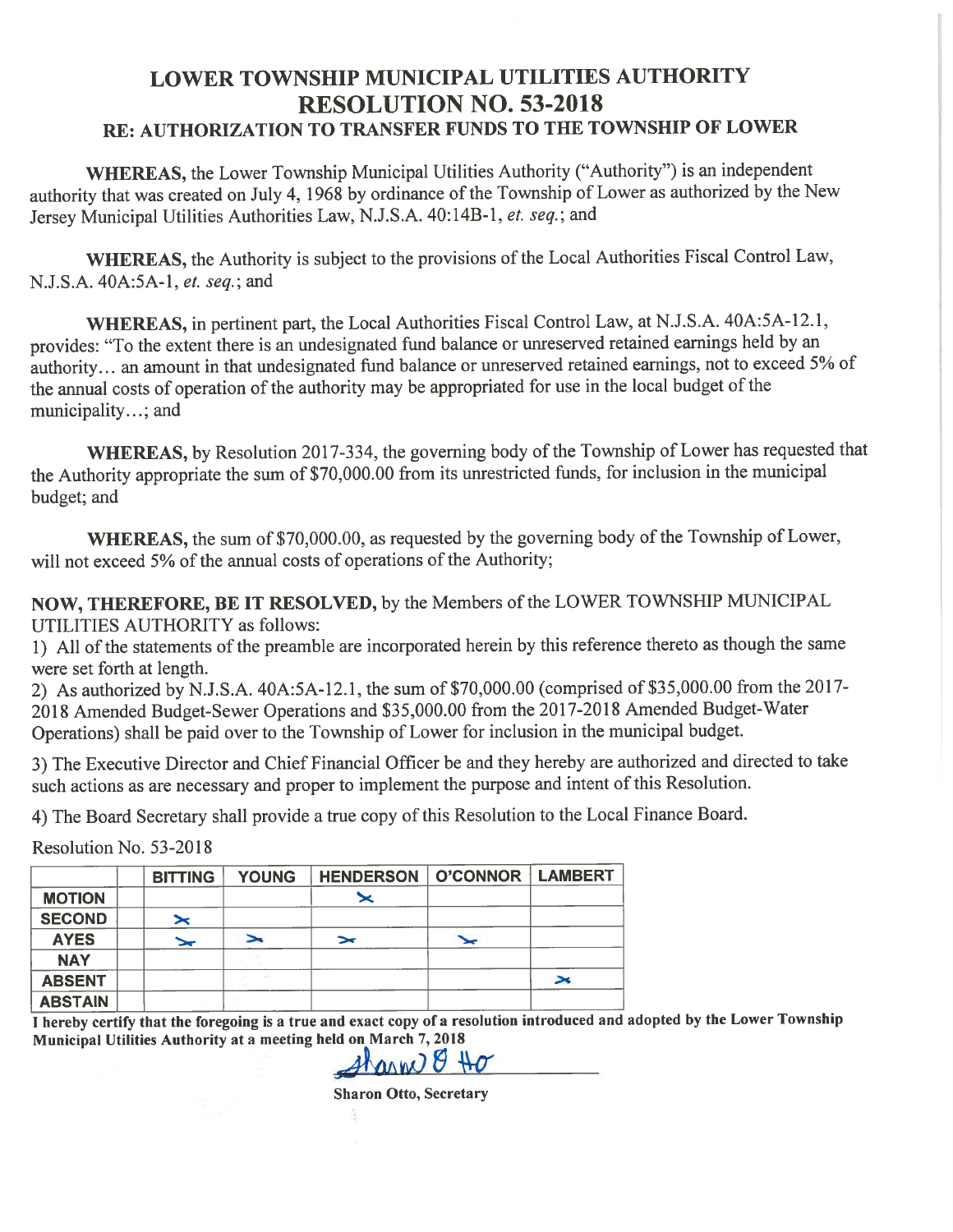# TOWNSHIP OF LOWER, COUNTY OF CAPE MAY, STATE OF NEW JERSEY

## **RESOLUTION #2017-334**

#### RESOLUTION AUTHORIZING A REQUEST FOR FUNDS FROM THE LOWER Title: TOWNSHIP MUNICIPAL UTILITIES AUTHORITY

WHEREAS, the Lower Township Municipal Utilities Authority (MUA) budget for Fiscal Year December 1, 2017 through November 30, 2018 for both water and sewer contains a line item entitled Maximum Allowable for Appropriation to Municipality/County; and

WHEREAS, the amount listed on the Supplement Schedule as Maximum Allowable for Appropriation to Municipality/County in the sewer budget is \$ 184,617.50 and the amount listed in the water budget is \$ 130,027.26 for a maximum allowable total of \$ 314,644.70;and

WHEREAS, Council would like to officially request a portion of the allowable appropriation totaling \$70,000 be appropriated to the Township.

NOW, THEREFORE, BE IT RESOLVED that the Lower Township Council hereby requests the Lower Township MUA appropriate a portion of the amounts listed in the Maximum Allowable for Appropriation to Municipality/County as listed in the Supplemental Schedules from the sewer & water budgets to the Township of Lower in the total amount of \$70,000.00.

|                 | <b>MOTION</b> | <b>SECOND</b> | <b>AYE</b> | <b>NAY</b> | <b>ABSTAIN</b> | <b>ABSENT</b> |
|-----------------|---------------|---------------|------------|------------|----------------|---------------|
| <b>CONRAD</b>   |               |               |            |            |                |               |
| <b>PERRY</b>    |               |               |            |            |                |               |
| <b>ROY</b>      |               |               |            |            |                |               |
| <b>SIPPEL</b>   |               |               |            |            |                |               |
| <b>SIMONSEN</b> |               |               |            |            |                |               |

I, Julie A. Picard, Township Clerk of the Township of Lower, County of Cape May, State of New Jersey, do hereby certify the foregoing to be a true and exact copy of a resolution duly authorized by the Township Council at a meeting held on December 18, 2017.

Julie A Picard, Township Clerk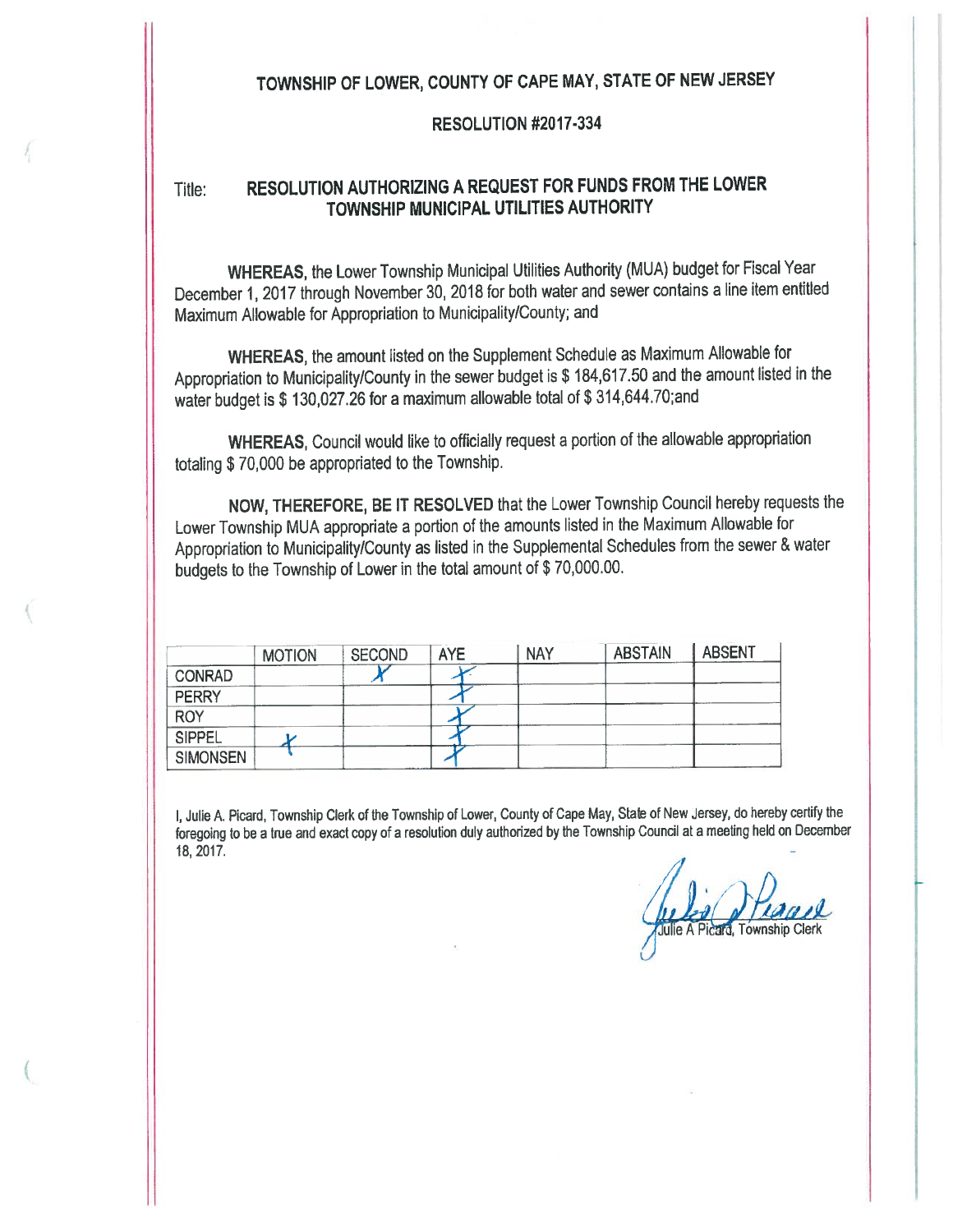#### **SUMMARY**

|                | <b>Lower Township Municipal Utilities Authority</b> |    |                   |
|----------------|-----------------------------------------------------|----|-------------------|
| For the Period | December 1, 2017                                    | to | November 30, 2018 |

|                                                 |                               | FY 2018 AS AMENDED Proposed Budget |                            |                          |                          |                          |                   | FY 2017 Adopted<br><b>Budget</b> | \$ Increase<br>(Decrease)<br>Proposed vs.<br>Adopted | % Increase<br>(Decrease)<br>Proposed vs.<br>Adopted |
|-------------------------------------------------|-------------------------------|------------------------------------|----------------------------|--------------------------|--------------------------|--------------------------|-------------------|----------------------------------|------------------------------------------------------|-----------------------------------------------------|
|                                                 |                               |                                    |                            |                          |                          |                          | <b>Total All</b>  | <b>Total All</b>                 |                                                      |                                                     |
|                                                 | <b>Sewer</b>                  | Water                              | N/A                        | N/A                      | N/A                      | N/A                      | <b>Operations</b> | <b>Operations</b>                | <b>All Operations All Operations</b>                 |                                                     |
| <b>REVENUES</b>                                 |                               |                                    |                            |                          |                          |                          |                   |                                  |                                                      |                                                     |
| <b>Total Operating Revenues</b>                 | $$4,977,800 \t$3,548,000 \t$$ |                                    | -\$<br>$\mathcal{L}^{\pm}$ | $-5$                     | $\sim$                   | -\$                      | \$8,525,800       | \$<br>8,224,960                  | Ś.<br>300,840                                        | 3.7%                                                |
| <b>Total Non-Operating Revenues</b>             | 500                           | 155,300                            |                            |                          |                          |                          | 155,800           | 155,800                          |                                                      | 0.0%                                                |
| <b>Total Anticipated Revenues</b>               | 4,978,300                     | 3,703,300                          |                            | $\overline{\phantom{a}}$ | $\overline{\phantom{a}}$ | $\overline{\phantom{a}}$ | 8,681,600         | 8,380,760                        | 300,840                                              | 3.6%                                                |
| <b>APPROPRIATIONS</b>                           |                               |                                    |                            |                          |                          |                          |                   |                                  |                                                      |                                                     |
| <b>Total Administration</b>                     | 642,750                       | 671,750                            |                            |                          |                          |                          | 1,314,500         | 1,331,232                        | (16, 732)                                            | $-1.3%$                                             |
| <b>Total Cost of Providing Services</b>         | 2,936,750                     | 1,428,750                          |                            |                          |                          |                          | 4,365,500         | 4,317,649                        | 47,851                                               | 1.1%                                                |
| Total Principal Payments on Debt Service in     |                               |                                    |                            |                          |                          |                          |                   |                                  |                                                      |                                                     |
| Lieu of Depreciation                            | 112,850                       | 500,044                            |                            |                          |                          |                          | 612,894           | 1,660,211                        | (1,047,317)                                          | $-63.1%$                                            |
| <b>Total Operating Appropriations</b>           | 3,692,350                     | 2,600,544                          |                            |                          |                          |                          | 6,292,894         | 7,309,092                        | (1,016,198)                                          | $-13.9%$                                            |
| Total Interest Payments on Debt                 | 36,815                        | 370,809                            |                            |                          |                          |                          | 407,624           | 359,818                          | 47,806                                               | 13.3%                                               |
| <b>Total Other Non-Operating Appropriations</b> | 1,734,000                     | 1,164,000                          |                            |                          |                          |                          | 2,898,000         | 3,168,000                        | (270,000)                                            | $-8.5%$                                             |
| <b>Total Non-Operating Appropriations</b>       | 1,770,815                     | 1,534,809                          |                            |                          |                          |                          | 3,305,624         | 3,527,818                        | (222, 194)                                           | $-6.3%$                                             |
| <b>Accumulated Deficit</b>                      |                               |                                    |                            |                          |                          |                          |                   |                                  |                                                      | #DIV/0!                                             |
| <b>Total Appropriations and Accumulated</b>     |                               |                                    |                            |                          |                          |                          |                   |                                  |                                                      |                                                     |
| Deficit                                         | 5,463,165                     | 4,135,353                          |                            |                          |                          |                          | 9,598,518         | 10,836,910                       | (1, 238, 392)                                        | $-11.4%$                                            |
| Less: Total Unrestricted Net Position Utilized  | 484,865                       | 432,053                            |                            |                          |                          |                          | 916,918           | 2,456,150                        | (1,539,232)                                          | $-62.7%$                                            |
| <b>Net Total Appropriations</b>                 | 4,978,300                     | 3,703,300                          |                            |                          |                          |                          | 8,681,600         | 8,380,760                        | 300,840                                              | 3.6%                                                |
| <b>ANTICIPATED SURPLUS (DEFICIT)</b>            | -\$                           | - \$                               | - \$<br>- \$               | - \$                     |                          | - \$                     | - \$              |                                  | Ş                                                    | #DIV/0!                                             |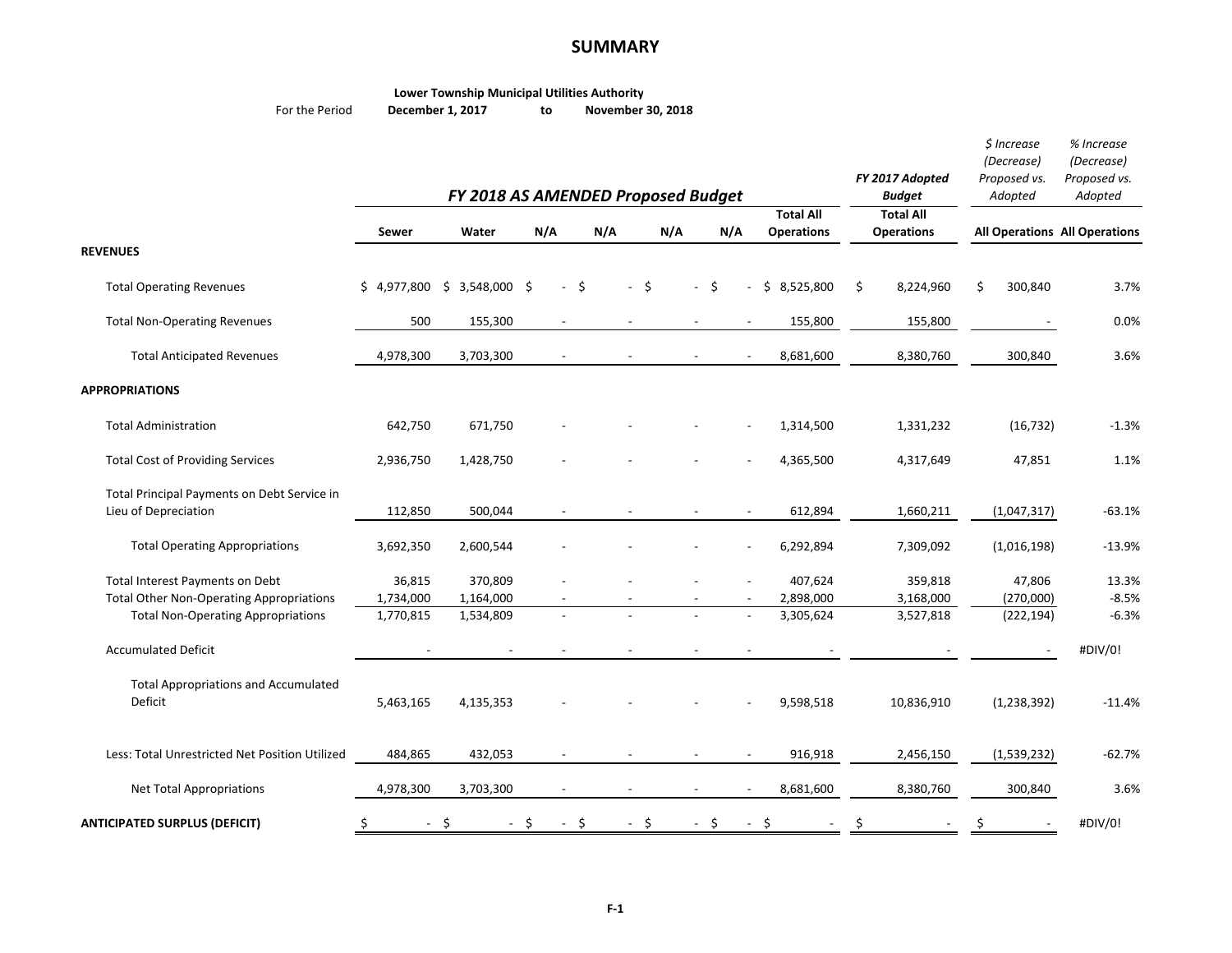## **Revenue Schedule**

*\$ Increase*

*% Increase*

#### **Lower Township Municipal Utilities Authority**

For the Period December 1, 2017 to

December 1, 2017 to November 30, 2018

|                                           |                             | FY 2018 AS AMENDED Proposed Budget |                                |                          |                                        |                                        |                                          | FY 2017 Adopted<br><b>Budget</b> |                   | (Decrease)<br>Proposed vs.<br>Adopted | (Decrease)<br>Proposed vs.<br>Adopted |  |
|-------------------------------------------|-----------------------------|------------------------------------|--------------------------------|--------------------------|----------------------------------------|----------------------------------------|------------------------------------------|----------------------------------|-------------------|---------------------------------------|---------------------------------------|--|
|                                           |                             |                                    |                                |                          |                                        |                                        | <b>Total All</b>                         |                                  | <b>Total All</b>  |                                       |                                       |  |
|                                           | Sewer                       | Water                              | N/A                            | N/A                      | N/A                                    | N/A                                    | <b>Operations</b>                        |                                  | <b>Operations</b> |                                       | All Operations All Operations         |  |
| <b>OPERATING REVENUES</b>                 |                             |                                    |                                |                          |                                        |                                        |                                          |                                  |                   |                                       |                                       |  |
| Service Charges                           |                             |                                    |                                |                          |                                        |                                        |                                          |                                  |                   |                                       |                                       |  |
| Residential                               | 4,120,000                   | 2,943,000                          |                                |                          |                                        |                                        | \$7,063,000                              | \$                               | 6,979,647         | \$<br>83,353                          | 1.2%                                  |  |
| Business/Commercial                       | 821,000                     | 488,000                            |                                |                          |                                        |                                        | 1,309,000                                |                                  | 1,094,913         | 214,087                               | 19.6%                                 |  |
| Industrial                                |                             |                                    |                                |                          |                                        |                                        |                                          |                                  |                   |                                       | #DIV/0!                               |  |
| Intergovernmental                         |                             |                                    |                                |                          |                                        |                                        |                                          |                                  |                   | $\overline{a}$                        | #DIV/0!                               |  |
| Other                                     |                             |                                    |                                |                          |                                        |                                        |                                          |                                  |                   |                                       | #DIV/0!                               |  |
| <b>Total Service Charges</b>              | 4,941,000                   | 3,431,000                          | $\sim$                         | $\overline{\phantom{a}}$ |                                        | $\overline{\phantom{a}}$               | 8,372,000<br>$\mathcal{L}_{\mathcal{A}}$ |                                  | 8,074,560         | 297,440                               | 3.7%                                  |  |
| <b>Connection Fees</b>                    |                             |                                    |                                |                          |                                        |                                        |                                          |                                  |                   |                                       |                                       |  |
| Residential                               | 4,800                       | 72,000                             |                                |                          |                                        |                                        | 76,800                                   |                                  | 76,800            |                                       | 0.0%                                  |  |
| Business/Commercial                       |                             |                                    |                                |                          |                                        |                                        |                                          |                                  |                   |                                       | #DIV/0!                               |  |
| Industrial                                |                             |                                    |                                |                          |                                        |                                        |                                          |                                  |                   |                                       | #DIV/0!                               |  |
| Intergovernmental                         |                             |                                    |                                |                          |                                        |                                        |                                          |                                  |                   |                                       | #DIV/0!                               |  |
| Other                                     |                             |                                    |                                |                          |                                        |                                        |                                          |                                  |                   |                                       | #DIV/0!                               |  |
| <b>Total Connection Fees</b>              | 4,800                       | 72,000                             | $\sim$                         | ÷,                       |                                        | $\sim$                                 | 76,800<br>$\overline{\phantom{a}}$       |                                  | 76,800            | $\sim$                                | 0.0%                                  |  |
| <b>Parking Fees</b>                       |                             |                                    |                                |                          |                                        |                                        |                                          |                                  |                   |                                       |                                       |  |
| Meters                                    |                             |                                    |                                |                          |                                        |                                        |                                          |                                  |                   |                                       | #DIV/0!                               |  |
| Permits                                   |                             |                                    |                                |                          |                                        |                                        |                                          |                                  |                   |                                       | #DIV/0!                               |  |
| Fines/Penalties                           |                             |                                    |                                |                          |                                        |                                        |                                          |                                  |                   |                                       | #DIV/0!                               |  |
| Other                                     |                             |                                    |                                |                          |                                        |                                        |                                          |                                  |                   |                                       | #DIV/0!                               |  |
| <b>Total Parking Fees</b>                 | $\overline{\phantom{a}}$    | $\overline{\phantom{a}}$           | L,                             | $\overline{a}$           |                                        | $\overline{\phantom{a}}$               | $\overline{\phantom{a}}$                 |                                  |                   | $\sim$                                | #DIV/0!                               |  |
| <b>Other Operating Revenues (List)</b>    |                             |                                    |                                |                          |                                        |                                        |                                          |                                  |                   |                                       |                                       |  |
| Penalty/Interest Revenue                  | 30,000                      | 36,000                             |                                |                          |                                        |                                        | 66,000                                   |                                  | 55,600            | 10,400                                | 18.7%                                 |  |
| Miscellaneous Fees                        | 2,000                       | 9,000                              |                                |                          |                                        |                                        | 11,000                                   |                                  | 18,000            | (7,000)                               | $-38.9%$                              |  |
| Type in (Grant, Other Rev)                |                             |                                    |                                |                          |                                        |                                        |                                          |                                  |                   |                                       | #DIV/0!                               |  |
| Type in (Grant, Other Rev)                |                             |                                    |                                |                          |                                        |                                        |                                          |                                  |                   |                                       | #DIV/0!                               |  |
| Type in (Grant, Other Rev)                |                             |                                    |                                |                          |                                        |                                        |                                          |                                  |                   |                                       | #DIV/0!                               |  |
| Type in (Grant, Other Rev)                |                             |                                    |                                |                          |                                        |                                        |                                          |                                  |                   |                                       | #DIV/0!                               |  |
| Type in (Grant, Other Rev)                |                             |                                    |                                |                          |                                        |                                        |                                          |                                  |                   |                                       | #DIV/0!                               |  |
| Type in (Grant, Other Rev)                |                             |                                    |                                |                          |                                        |                                        |                                          |                                  |                   |                                       | #DIV/0!                               |  |
| Type in (Grant, Other Rev)                |                             |                                    |                                |                          |                                        |                                        |                                          |                                  |                   |                                       | #DIV/0!                               |  |
| Type in (Grant, Other Rev)                |                             |                                    |                                |                          |                                        |                                        |                                          |                                  |                   |                                       | #DIV/0!                               |  |
| Type in (Grant, Other Rev)                |                             |                                    |                                |                          |                                        |                                        |                                          |                                  |                   |                                       | #DIV/0!                               |  |
| <b>Total Other Revenue</b>                | 32,000                      | 45,000                             | ÷,                             | $\overline{a}$           |                                        |                                        | 77,000<br>$\overline{\phantom{a}}$       |                                  | 73,600            | 3,400                                 | 4.6%                                  |  |
| <b>Total Operating Revenues</b>           | 4,977,800                   | 3,548,000                          | $\overline{\phantom{a}}$       | $\overline{a}$           |                                        | $\overline{a}$                         | 8,525,800<br>$\overline{\phantom{a}}$    |                                  | 8,224,960         | 300,840                               | 3.7%                                  |  |
| <b>NON-OPERATING REVENUES</b>             |                             |                                    |                                |                          |                                        |                                        |                                          |                                  |                   |                                       |                                       |  |
| Other Non-Operating Revenues (List)       |                             |                                    |                                |                          |                                        |                                        |                                          |                                  |                   |                                       |                                       |  |
| <b>Water Tower Leases</b>                 |                             | 154,800                            |                                |                          |                                        |                                        | 154,800                                  |                                  | 154,800           |                                       | 0.0%                                  |  |
| Type in                                   |                             |                                    |                                |                          |                                        |                                        |                                          |                                  |                   |                                       | #DIV/0!                               |  |
| Type in                                   |                             |                                    |                                |                          |                                        |                                        |                                          |                                  |                   |                                       | #DIV/0!                               |  |
| Type in                                   |                             |                                    |                                |                          |                                        |                                        |                                          |                                  |                   |                                       | #DIV/0!                               |  |
| Type in                                   |                             |                                    |                                |                          |                                        |                                        |                                          |                                  |                   |                                       | #DIV/0!                               |  |
| Type in                                   |                             |                                    |                                |                          |                                        |                                        |                                          |                                  |                   |                                       | #DIV/0!                               |  |
| <b>Total Other Non-Operating Revenue</b>  | $\mathcal{L}_{\mathcal{A}}$ | 154,800                            | $\overline{\phantom{a}}$       | $\overline{\phantom{a}}$ |                                        | $\overline{\phantom{a}}$               | 154,800<br>$\overline{\phantom{a}}$      |                                  | 154,800           | $\overline{\phantom{a}}$              | 0.0%                                  |  |
| Interest on Investments & Deposits (List) |                             |                                    |                                |                          |                                        |                                        |                                          |                                  |                   |                                       |                                       |  |
| <b>Interest Earned</b>                    | 500                         | 500                                |                                |                          |                                        |                                        | 1,000                                    |                                  | 1,000             |                                       | 0.0%                                  |  |
| Penalties                                 |                             |                                    |                                |                          |                                        |                                        |                                          |                                  |                   |                                       | #DIV/0!                               |  |
| Other                                     |                             |                                    |                                |                          |                                        |                                        |                                          |                                  |                   |                                       | #DIV/0!                               |  |
| <b>Total Interest</b>                     | 500                         | 500                                | $\overline{\phantom{a}}$       | $\overline{\phantom{a}}$ |                                        | $\overline{\phantom{a}}$               | 1,000<br>$\overline{\phantom{a}}$        |                                  | 1,000             |                                       | 0.0%                                  |  |
| <b>Total Non-Operating Revenues</b>       | 500                         | 155,300                            | $\mathbb{L}$                   | $\sim$                   |                                        | $\sim$                                 | 155,800<br>$\mathcal{L}_{\mathcal{A}}$   |                                  | 155,800           |                                       | 0.0%                                  |  |
| <b>TOTAL ANTICIPATED REVENUES</b>         | \$4,978,300                 | \$3,703,300                        | \$<br>$\overline{\phantom{a}}$ | \$                       | $\zeta$<br>$\mathcal{L}_{\mathcal{A}}$ | $\zeta$<br>$\mathcal{L}_{\mathcal{A}}$ | \$8,681,600<br>$\omega$                  | \$                               | 8,380,760         | \$<br>300,840                         | 3.6%                                  |  |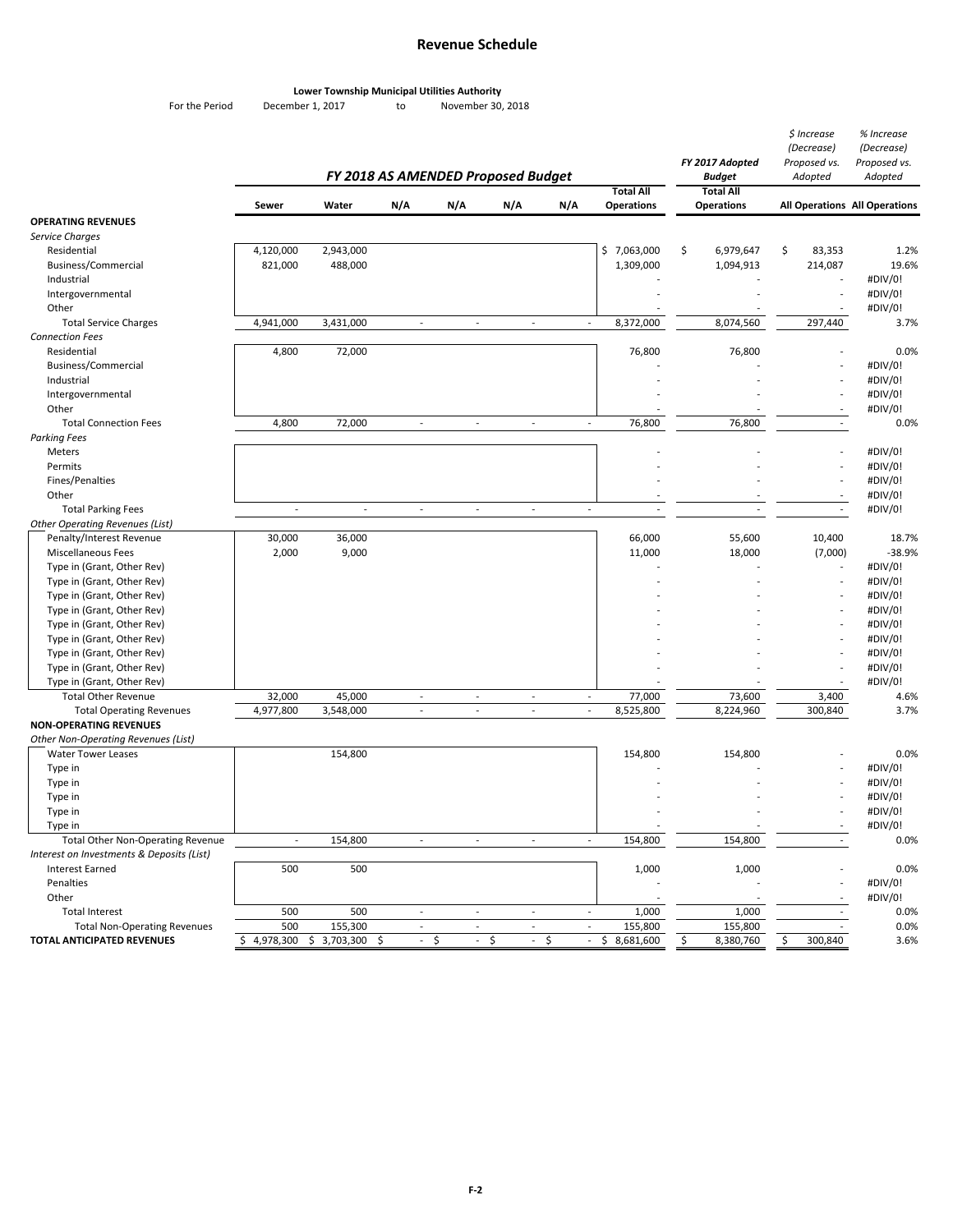## **Appropriations Schedule**

#### **Lower Township Municipal Utilities Authority**

For the Period December 1, 2017 to November 30, 2018

|                                                                              |                       | FY 2018 AS AMENDED Proposed Budget |                           |                |               |                          |                                       | FY 2017 Adopted<br><b>Budget</b>      |    | \$ Increase<br>(Decrease)<br>Proposed vs.<br>Adopted | % Increase<br>(Decrease)<br>Proposed vs.<br>Adopted |
|------------------------------------------------------------------------------|-----------------------|------------------------------------|---------------------------|----------------|---------------|--------------------------|---------------------------------------|---------------------------------------|----|------------------------------------------------------|-----------------------------------------------------|
|                                                                              | Sewer                 | Water                              | N/A                       | N/A            | N/A           | N/A                      | <b>Total All</b><br><b>Operations</b> | <b>Total All</b><br><b>Operations</b> |    |                                                      | All Operations All Operations                       |
| <b>OPERATING APPROPRIATIONS</b>                                              |                       |                                    |                           |                |               |                          |                                       |                                       |    |                                                      |                                                     |
| Administration - Personnel                                                   |                       |                                    |                           |                |               |                          |                                       |                                       |    |                                                      |                                                     |
| Salary & Wages                                                               | 184,000<br>-\$<br>Ś   | 184,000                            |                           |                |               |                          | \$<br>368,000                         | \$<br>348,732                         | \$ | 19,268                                               | 5.5%                                                |
| <b>Fringe Benefits</b>                                                       | 142,250               | 162,250                            |                           |                |               |                          | 304,500                               | 342,500                               |    | (38,000)                                             | $-11.1%$                                            |
| <b>Total Administration - Personnel</b>                                      | 326,250               | 346,250                            | $\mathcal{L}$             | $\mathcal{L}$  | ÷.            | $\sim$                   | 672,500                               | 691,232                               |    | (18, 732)                                            | $-2.7%$                                             |
| Administration - Other (List)                                                |                       |                                    |                           |                |               |                          |                                       |                                       |    |                                                      |                                                     |
| See Attached Schedule                                                        | 316,500               | 325,500                            |                           |                |               |                          | 642,000                               | 640,000                               |    | 2,000                                                | 0.3%                                                |
| Type in Description                                                          |                       |                                    |                           |                |               |                          |                                       |                                       |    |                                                      | #DIV/0!                                             |
| Type in Description                                                          |                       |                                    |                           |                |               |                          |                                       |                                       |    |                                                      | #DIV/0!                                             |
| Type in Description                                                          |                       |                                    |                           |                |               |                          |                                       |                                       |    |                                                      | #DIV/0!                                             |
| Miscellaneous Administration*                                                |                       |                                    |                           |                |               |                          |                                       |                                       |    |                                                      | #DIV/0!                                             |
| <b>Total Administration - Other</b>                                          | 316,500               | 325,500                            | $\sim$                    | $\sim$         | $\sim$        | $\sim$                   | 642,000                               | 640,000                               |    | 2,000                                                | 0.3%                                                |
| <b>Total Administration</b>                                                  | 642,750               | 671,750                            | $\omega$                  | $\omega$       | $\omega$      | $\mathbb{Z}$             | 1,314,500                             | 1,331,232                             |    | (16, 732)                                            | $-1.3%$                                             |
| Cost of Providing Services - Personnel                                       |                       |                                    |                           |                |               |                          |                                       |                                       |    |                                                      |                                                     |
| Salary & Wages                                                               | 690,000               | 465,000                            |                           |                |               |                          | 1,155,000                             | 1,037,149                             |    | 117,851                                              | 11.4%                                               |
| <b>Fringe Benefits</b>                                                       | 463,250               | 351,250                            |                           |                |               |                          | 814,500                               | 911,500                               |    | (97,000)                                             | $-10.6%$                                            |
| <b>Total COPS - Personnel</b>                                                | 1,153,250             | 816,250                            | $\omega$                  | $\omega$       | $\omega$      | $\omega$                 | 1,969,500                             | 1,948,649                             |    | 20,851                                               | 1.1%                                                |
| Cost of Providing Services - Other (List)                                    |                       |                                    |                           |                |               |                          |                                       |                                       |    |                                                      |                                                     |
| See Attached Schedule                                                        | 1,783,500             | 612,500                            |                           |                |               |                          | 2,396,000                             | 2,369,000                             |    | 27,000                                               | 1.1%                                                |
| Type in Description                                                          |                       |                                    |                           |                |               |                          |                                       |                                       |    |                                                      | #DIV/0!                                             |
| Type in Description                                                          |                       |                                    |                           |                |               |                          |                                       |                                       |    |                                                      | #DIV/0!                                             |
| Type in Description                                                          |                       |                                    |                           |                |               |                          |                                       |                                       |    |                                                      | #DIV/0!                                             |
| Miscellaneous COPS*                                                          |                       |                                    |                           |                |               |                          |                                       |                                       |    |                                                      | #DIV/0!                                             |
| Total COPS - Other                                                           | 1,783,500             | 612,500                            | $\sim$                    | $\sim$         | $\sim$        | $\overline{\phantom{a}}$ | 2,396,000                             | 2,369,000                             |    | 27,000                                               | 1.1%                                                |
| <b>Total Cost of Providing Services</b>                                      | 2,936,750             | 1,428,750                          | $\sim$                    | $\sim$         | $\mathcal{L}$ | $\omega$                 | 4,365,500                             | 4,317,649                             |    | 47,851                                               | 1.1%                                                |
| Total Principal Payments on Debt Service in<br>Lieu of Depreciation          | 112,850               | 500,044                            | $\overline{\phantom{a}}$  |                | ä,            | $\sim$                   | 612,894                               |                                       |    |                                                      | $-63.1%$                                            |
|                                                                              |                       |                                    | L.                        | $\sim$         | $\sim$        | $\sim$                   |                                       | 1,660,211                             |    | (1,047,317)                                          | $-13.9%$                                            |
| <b>Total Operating Appropriations</b><br><b>NON-OPERATING APPROPRIATIONS</b> | 3,692,350             | 2,600,544                          |                           |                |               |                          | 6,292,894                             | 7,309,092                             |    | (1,016,198)                                          |                                                     |
| Total Interest Payments on Debt                                              | 36,815                | 370,809                            |                           |                |               |                          | 407,624                               | 359,818                               |    | 47,806                                               | 13.3%                                               |
| Operations & Maintenance Reserve                                             |                       |                                    |                           |                |               |                          |                                       |                                       |    |                                                      | #DIV/0!                                             |
| Renewal & Replacement Reserve                                                | 1,699,000             | 1,129,000                          |                           |                |               |                          | 2,828,000                             | 3,108,000                             |    | (280,000)                                            | $-9.0%$                                             |
| Municipality/County Appropriation                                            | 35,000                | 35,000                             |                           |                |               |                          | 70,000                                | 60,000                                |    | 10,000                                               | 16.7%                                               |
| <b>Other Reserves</b>                                                        |                       |                                    |                           |                |               |                          |                                       |                                       |    |                                                      | #DIV/0!                                             |
| <b>Total Non-Operating Appropriations</b>                                    | 1,770,815             | 1,534,809                          |                           |                | ä,            |                          | 3,305,624                             | 3,527,818                             |    | (222, 194)                                           | $-6.3%$                                             |
| <b>TOTAL APPROPRIATIONS</b>                                                  | 5,463,165             | 4,135,353                          | L.                        |                | ÷,            | $\sim$                   | 9,598,518                             | 10,836,910                            |    | (1, 238, 392)                                        | $-11.4%$                                            |
| <b>ACCUMULATED DEFICIT</b>                                                   |                       |                                    |                           |                |               |                          |                                       |                                       |    |                                                      | #DIV/0!                                             |
| TOTAL APPROPRIATIONS & ACCUMULATED                                           |                       |                                    |                           |                |               |                          |                                       |                                       |    |                                                      |                                                     |
| <b>DEFICIT</b>                                                               | 5,463,165             | 4,135,353                          |                           |                |               |                          | 9,598,518                             | 10,836,910                            |    | (1, 238, 392)                                        | $-11.4%$                                            |
| UNRESTRICTED NET POSITION UTILIZED                                           |                       |                                    |                           |                |               |                          |                                       |                                       |    |                                                      |                                                     |
| Municipality/County Appropriation                                            | 35,000                | 35,000                             |                           |                |               |                          | 70,000                                | 60,000                                |    | 10,000                                               | 16.7%                                               |
| Other                                                                        | 449,865               | 397,053                            |                           |                |               |                          | 846,918                               | 2,396,150                             |    | (1,549,232)                                          | $-64.7%$                                            |
| <b>Total Unrestricted Net Position Utilized</b>                              | 484,865               | 432.053                            | ä,                        |                | ä,            |                          | 916,918                               | 2,456,150                             |    | (1,539,232)                                          | $-62.7%$                                            |
| TOTAL NET APPROPRIATIONS                                                     | 4,978,300<br>Ś<br>-\$ | 3,703,300                          | $\zeta$<br>\$<br>$\omega$ | \$<br>$\omega$ | $\omega$      | \$<br>÷,                 | \$<br>8,681,600                       | \$<br>8,380,760                       | \$ | 300,840                                              | 3.6%                                                |

\* Miscellaneous line items may not exceed 5% of total operating appropriations shown below. If amount in miscellaneous is greater than the amount shown below,

then the line item must be itemized above.

5% of Total Operating Appropriations \$ 184,617.50 \$ 130,027.20 \$ - \$ - \$ - \$ 314,644.70